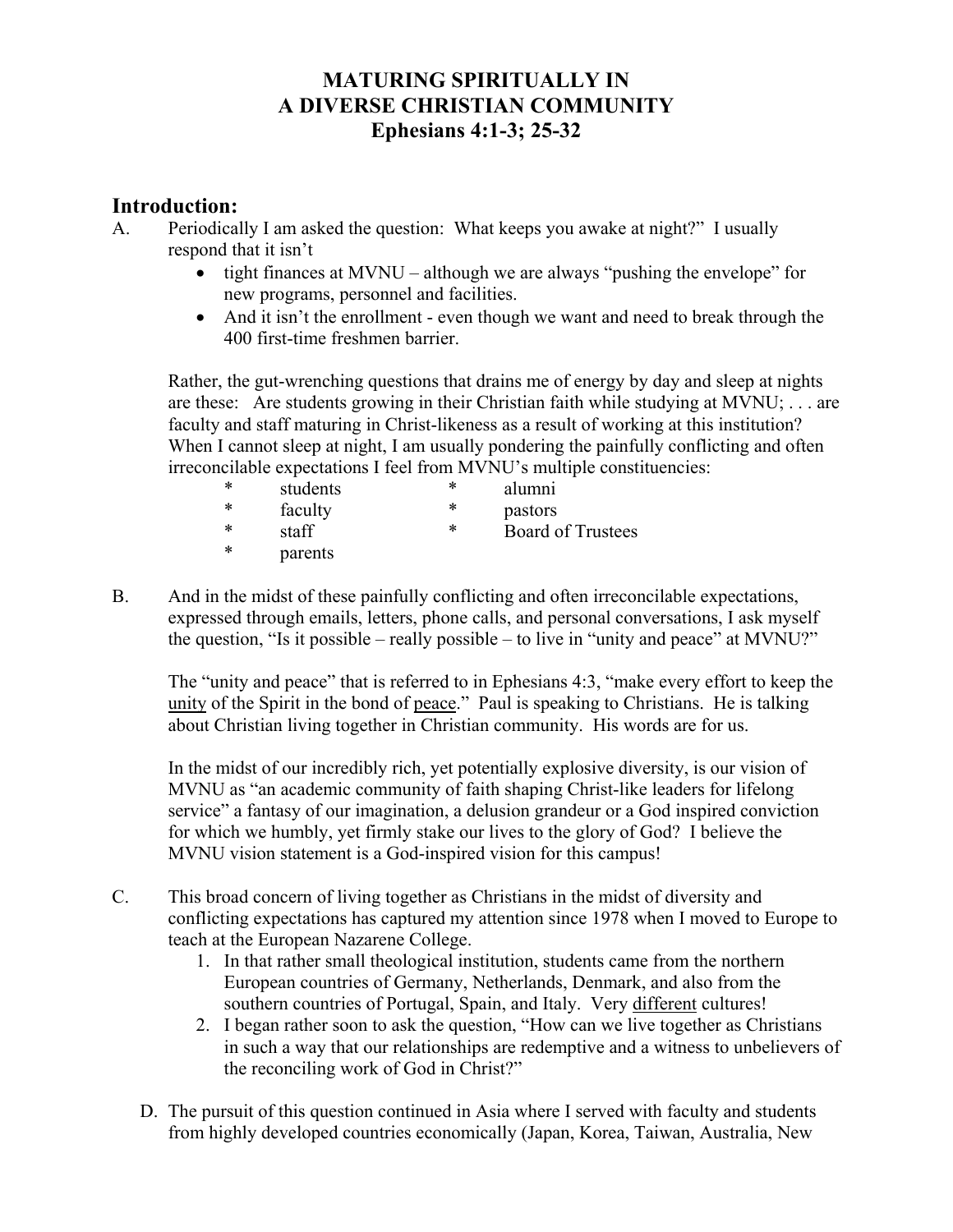2 Zealand), and students and faculty from underdeveloped countries economically or Third World countries (India, Indonesia, Philippines).

- E. It did not take me long in 1989 at MVNU to discover the rich diversity, various theological traditions, levels of emotional and spiritual security, and the conflicting expectations associated with this campus.
	- 1. And, soon, I began to ask the question again . . .
	- 2. "How can we live together on this campus in such a way that our relationships are redemptive, not destructive, and a witness to unbelievers, especially within our campus community, of the reconciling work of God in Christ?"
		- a. On the one hand, we ought to expect (even affirm) differences of opinions and ideas within a Christian community. After all, we strongly believe that every person is uniquely created in God's image and gifted by His spirit. Remember, we are the graced, blessed, gifted children of God!
			- 1. MVNU is sponsored by the Church of the Nazarene, yet aggressively pursues students from other denominations – forty-four different denominations are represented on campus this year from thirty states and eight countries.
			- 2. And even if all of the students from the sponsoring denomination and the forty-plus other denominations are Christians, there are genuine differences about the meaning and lifestyle of our Christian faith.
		- b Yet, on the other hand, not all students on campus profess faith in Jesus Christ.
			- 1. Some who have not grown up in the church, and for various reasons have rejected the claims of the gospel, rebelled or turned their back on Christianity.
			- 2. Still others are being exposed significantly to the Christian beliefs and lifestyles for the first time. Christian faith and local church involvement are really "new" for these students.
		- c. To complicate the issue even more, we are seeking to attract students from off our region of Ohio, West Virginia and Kentucky, to bring international students to our campus; and to improve ways at recruiting and maintaining minority students.
		- d. Diversity important to MVNU. I have a task force on Diversity working on campus this semester to recommend to me ways to increase diversity on campus. I say this acknowledging some racist comments spoken this year to some of our minority students and their sense of isolation within this faith community. It seems such a contradiction to affirm our faith in the Creator God and at the same time belittle or put down individuals created in His image.
- F. Back to my question: In the midst of conflicting expectations, differences of opinion, conflict of ideas, degrees of maturity/immaturity, varieties of traditions, and the uniqueness of cultures and numerous expressions of subcultures on campus, is it possible – really possible - to live together in such a way that our relationships are redemptive and a witness to unbelievers of the reconciling work of God in Christ?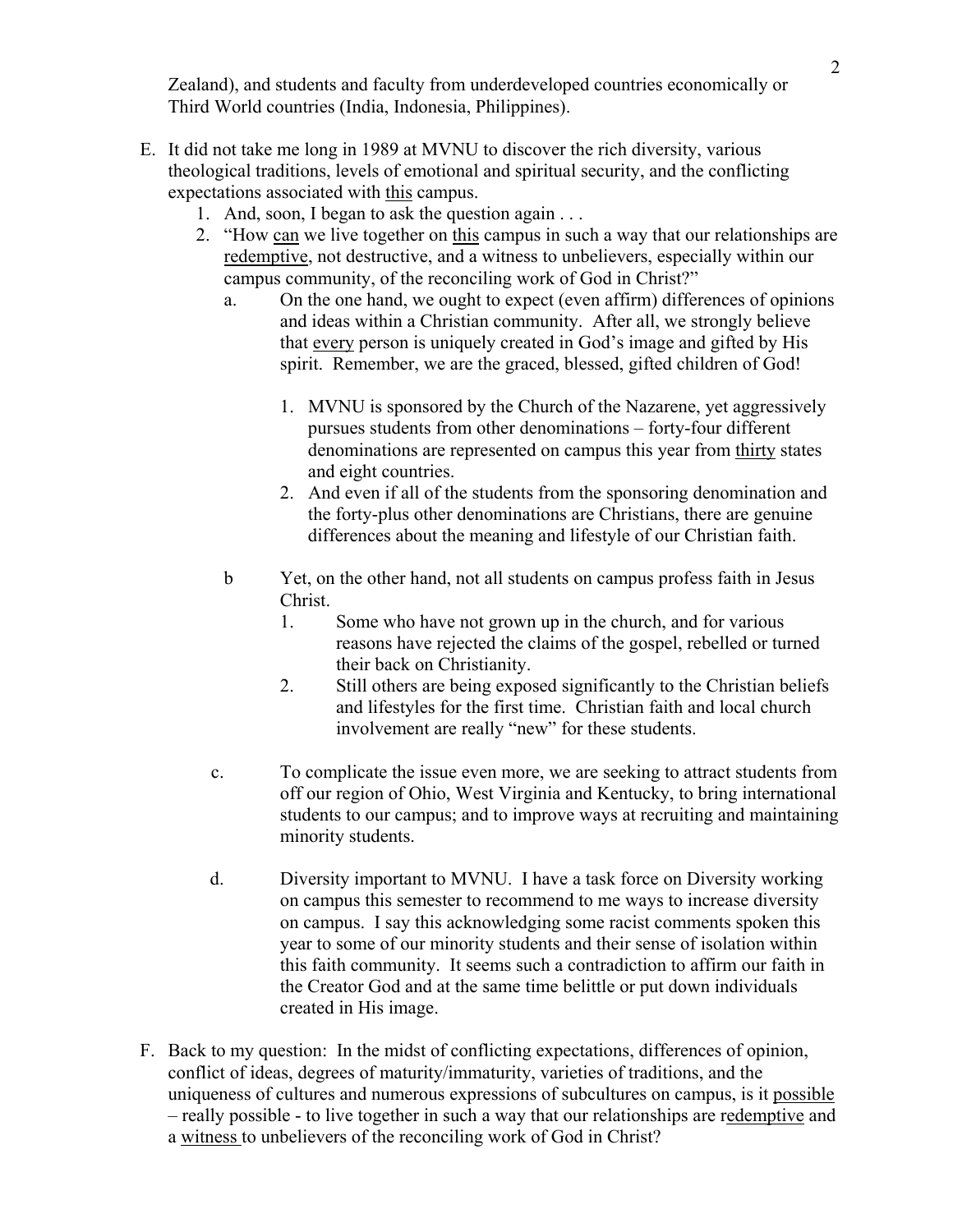- G. My answer is a resounding **YES!** I state my tenure at MVNU on this convictional affirmation. It is very definitely possible, if we reaffirm three fundamental convictions – convictions that will characterize us at our best and convict us at our worst.
- I. We need to convictionally reaffirm, often, who we are as a Christian institution.
	- a. We are a Christian community of faith. Never lose this vision of ourselves "we are an academic community of faith."
	- b. MVNU faculty and staff have heard me repeatedly speak of some of the implications of our identity as a Christian community of faith:
	- 1. We believe that every student can make a difference for Christ, regardless of her/his vocational choice.
		- Whether students are accepted into MVNU's honors program or track for at-risk students;
		- Regardless of the economic condition of their families, and
		- not withstanding the urban or rural environment of their high school community,
		- We believe, really believe, "One person can make a difference in this world. And we affirm to every students You are that person."
	- 2. We believe that every student should come to the point of viewing herself/himself as a world Christian with a global vision. "Red, yellow, back, white – all are precious in His sight." The world the whole world is the arena of God's activity. God's love for us does not depend on the color of our skin or the nation of our birth!
	- 3. And, we believe that every student, following graduation, can live a holy life to the glory and praise to God, regardless of where his or her vocational assignment takes her/him . . .
		- . . to Mount Vernon or Manila;
		- . . . to Columbus or Calcutta;
			- . . . to Fredericktown or Frankfort.

What we are, we are becoming. This means that we must now cultivate and develop a lifestyle of praise, worship, gratitude, devotion, respect, spiritual formation and faithfulness.

- 4. These three critical differences are the distinctive differences of an MVNU education.
- B. Again, "How can we live together as Christians in such a way that our relationships are redemptive and a witness to unbelievers of the reconciling work of God in Christ? First of all, convictionally reaffirming, often, who we are. We are a Christian community of faith.
- II. We need to convictionally reaffirm, often, why we exist as a Christian community.
	- A. We exist to nurture and shape the life of faith. Our vision of MVNU continues; we are an academic community of faith, "Shaping Christian servant leaders." We exist to communicate and nurture the life of Christian faith in the context of a quality liberal arts education setting.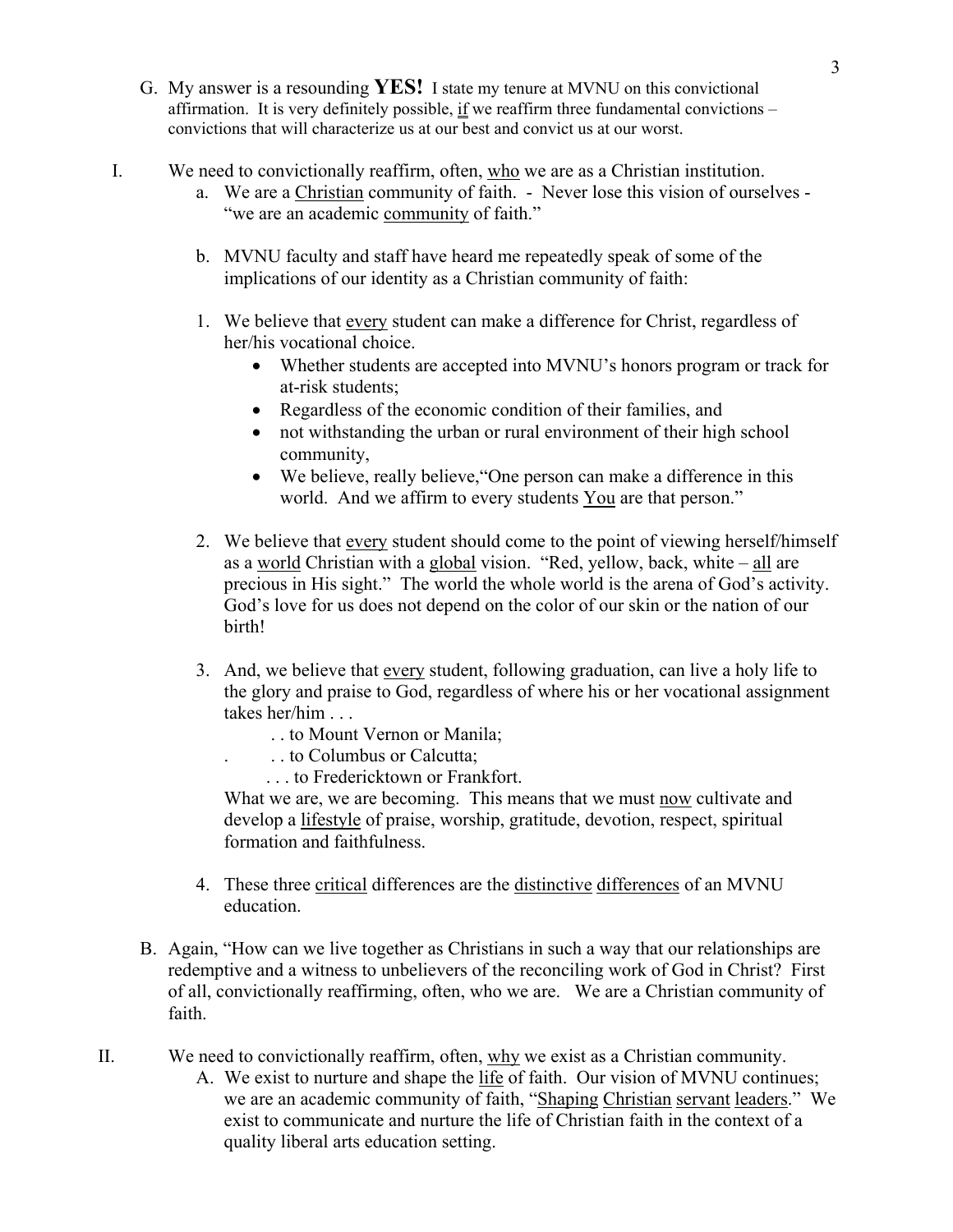- 4 B. I believe a Christian university is the church at work in higher education.
	- 1. If this is true, then we should expect, and even desire, to see an increasing number of unbelievers on campus.
	- 2. Jesus said, "I have not come to call the righteous, but sinners."
		- Non-Christians in our institution provide an opportunity for Christian witness and proclamation of the Christian faith.
		- The Christian's alternative lifestyle to the unbeliever's lifestyle can be witnessed through example, testimonies, attitudes, chapel services, classroom experiences, or informal discussions.
	- 3. But the task is not only to communicate the faith; our responsibility is the nurture the life of faith in every student regardless of where they are on their spiritual journey.
		- Courses are taught from a Christian perspective;
		- Bible studies are formed for small groups to explore the Bible;
		- Contemporary issues are addressed in forums from a Christian perspective;
		- Chapel services are intended to inspire students to worship and instruct them in the faith.

To repeat: We need to convictionally reaffirm, often, who we are as a Christian community, and why we exist as a Christian community.

- III. We also need to convictionally reaffirm, often, how we are to live in a community of faith.
	- A. We are to live as a Christ-like community **maturing** in faith. (Individually and collectively). We are an academic community of faith, shaping Christ-like leaders for life long service.
	- B. Let us not forget that faith communities like MVNU are dynamic laboratories. Wherein we learn how to live together as the graced, blessed and gifted children of God. "A dynamic laboratory . . ."
		- I am.coming to see that our ministry to each other faculty, staff and students in the context of a dynamic laboratory of learning how to live together as graced, blessed, gifted children of God. A dynamic laboratory . . . !
		- Therefore we must be characterized as a
			- \* confessing \* praying \* discipling<br>\* forgiving \* worshining \* disciplinin \* forgiving \* worshiping \* disciplining \* affirming \* supportive
			- and maturing community of faith.
	- C. Remember the 7/8 to 1 ratio. Clinical psychologist, Sven Wahloos, in his book *Family Communication*, states, make your communication as realistic positive as possible. It's a guideline he says that the praise to criticism ratio should be kept at about 30-90% praise to 10-20% criticism.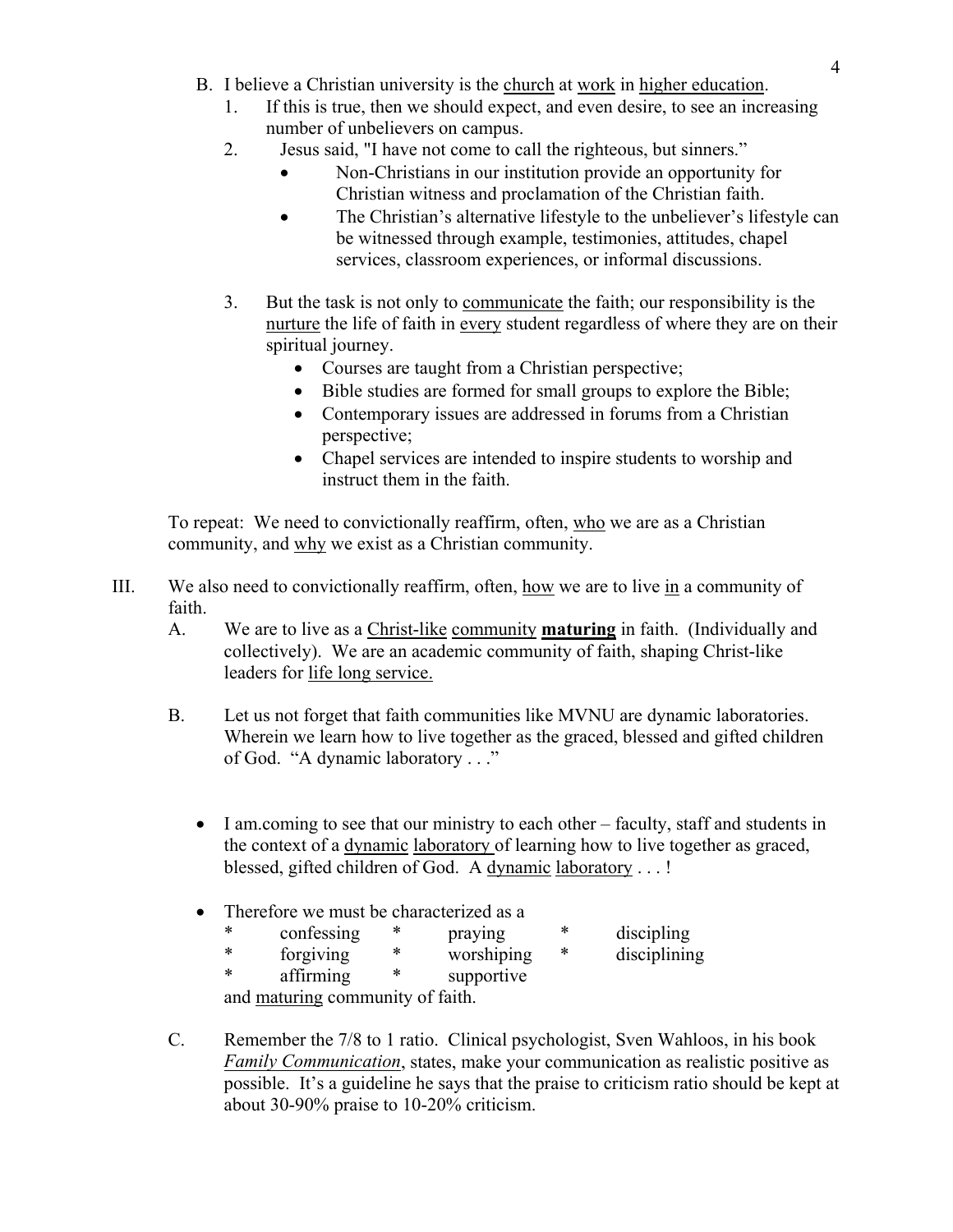5 Often the opposite is true of our interaction with others with the family of God. Sometimes being emotionally honest necessitates criticism of another in an appropriate manner. However, 80-90% praise is needed and empowering. Thank you. Appreciate you. You were helpful. You affirmed me. I am grateful for you. Our praise cannot be superficial. Look for the positive. You can find it!

- D. We are talking about a life long learning and growing process. What we must understand, individually and collectively, is that we are to live together as a Christ-like community maturing in our faith day-by-day, month-by-month, yearby-year.
- IV. So what? .you may ask. How specifically do the three fundamental convictions relate to me practically and personally on this campus?
	- A. What are the personal day-to-day implications for me –-for you –-for us?
	- B. Ephesians 4:25-32 spells out very specific implications for living together in an academic community of faith:
		- 1. We are members of "one body" (family) whose head is Christ (4:25)
			- Be honest
			- Do not lie

• Yet in the process of being honest and not lying, remember the person about whom you are speaking or writing. He/she is my brother or sister in Christ.

- 2. Satan loves dissention within the body the Christian community (4:26-27) "In your anger do not sin"
	- $\triangleright$  Stay focused on principles.
	- ¾ Don't cross the line by attacking persons, persons like yourself, (for whom Christ died)
	- $\triangleright$  Satan laughs when Christians attack one another and create division within the body.
	- $\triangleright$  Conflict management absorbs much of my time. It is expected within this diverse community. But be careful in attacking motives and ascribing judgments to others. Stay focused on principles and policies. **In your anger do not sin.**
- 3. Watch your words (4:29)
	- $\triangleright$  Be up building.
	- $\triangleright$  Not downgrading.
	- $\triangleright$  In New Testament terms, dialogue is a sacrament.
- 4. Practice forgiveness (often). Be kind and compassionate (4:31-32)
	- $\triangleright$  Don't harbor malice or resentment.
	- $\triangleright$  You were forgiven when you didn't deserve it!
- Result: a Christ-like lifestyle (5:1-2)
	- $\triangleright$  The life to which we are called to live as Christians.

Let me ask you, in conclusion:

- 1. Are you stronger in your faith since coming to MVNU?
	- Why/why not? I want to hear your responses.
	- Are you praying for others and assisting them in their growth in faith?